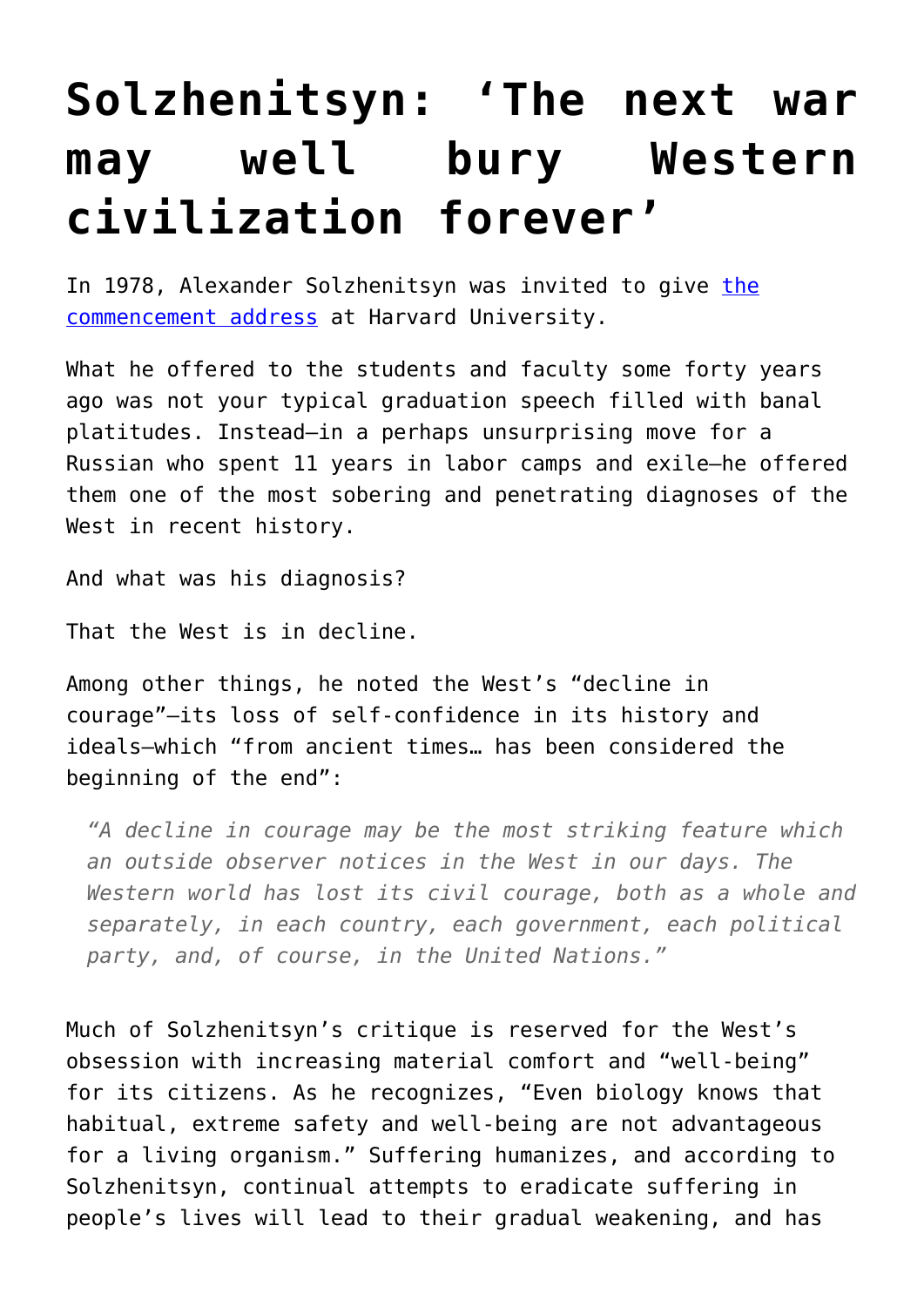in fact led to the West's welfare state, its "loss of willpower", and its "psychological weakness".

With the love of comfort and the loss of willpower also comes a fearful desire to preserve the status quo, and this fearful warning from Solzhenitsyn:

*"Western thinking has become conservative: the world situation should stay as it is at any cost; there should be no changes. This debilitating dream of a status quo is the symptom of a society which has come to the end of its development. But one must be blind in order not to see that oceans no longer belong to the West, while land under its domination keeps shrinking. The two so-called world wars (they were by far not on a world scale, not yet) have meant internal self-destruction of the small, progressive West which has thus prepared its own end. The next war (which does not have to be an atomic one and I do not believe it will) may well bury Western civilization forever."*

## To avoid such a calamity, Solzhenitsyn believed that Western man must once again learn to exercise temperance with the material and rediscover the spiritual:

*"If the world has not come to its end, it has approached a major turn in history, equal in importance to the turn from the Middle Ages to the Renaissance. It will exact from us a spiritual upsurge: We shall have to rise to a new height of vision, to a new level of life where our physical nature will not be cursed as in the Middle Ages, but, even more importantly, our spiritual being will not be trampled upon as in the Modern era.*

*This ascension will be similar to climbing onto the next anthropologic stage. No one on earth has any other way left but upward."*